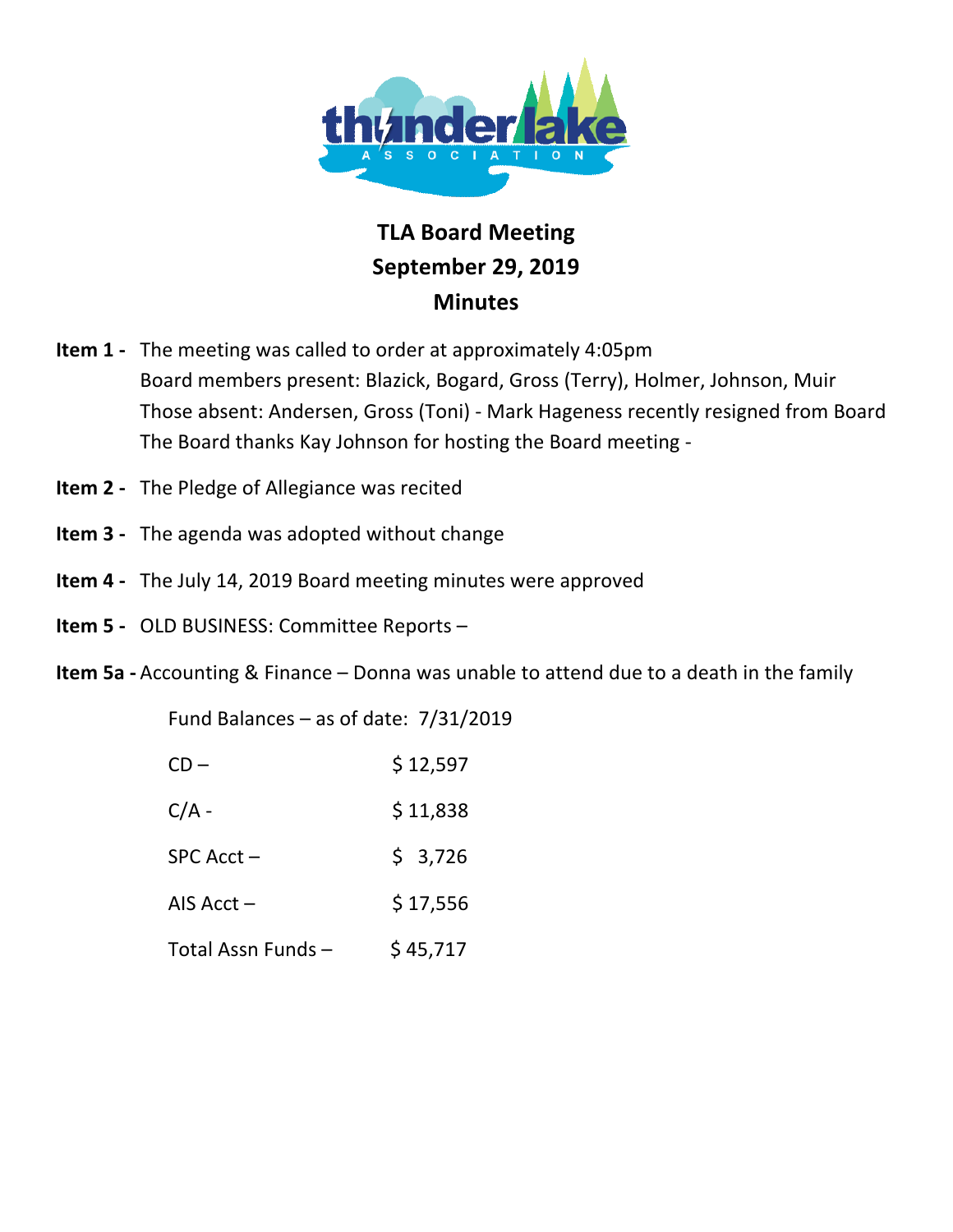**Item 5b - Membership – Kay reported:** 

TLA Membership  $-$  288 Individuals  $-$  212 Entity SPC Membership  $- 173$  Individuals - New Members: 10 AIS Contributors -- 76 Individuals Revenue: TLA: \$4,320 SPC: \$3,310 AIS: \$3,380 Total Revenue: \$11,010 Kay reported that a second membership mailing to 25 received 12 responses

- **Item 5c Preservation/AIS/Communications/Education** Status of CD3 Unit Program – John reported the purchase decision has been deferred until the first quarter of 2020
- **Item 5d** Sportsmen's Club –Terry reported the pistol range was still under construction & the rate for table rental is set at \$10 per table
- **Item 5e -** Water Quality Committee Bob reported the clarity of the lake during Un-disturbed times was 17 feet – Following heavy boating and/or heavy rains with wind drops it to  $12 - 15$  feet
- **Item 5f** Social Committee No report
- **Item 5g** Website Committee Chair, Hageness recently resigned Motion approved to seek someone to manage the website (and the Facebook page) on a fee basis -
- **Item 5h Member Relations Committee No report**
- **Item 5i** TLA Special Project Loon Nests Pat indicated reflectors and numbers had been acquired and would be applied before next year on 4 nests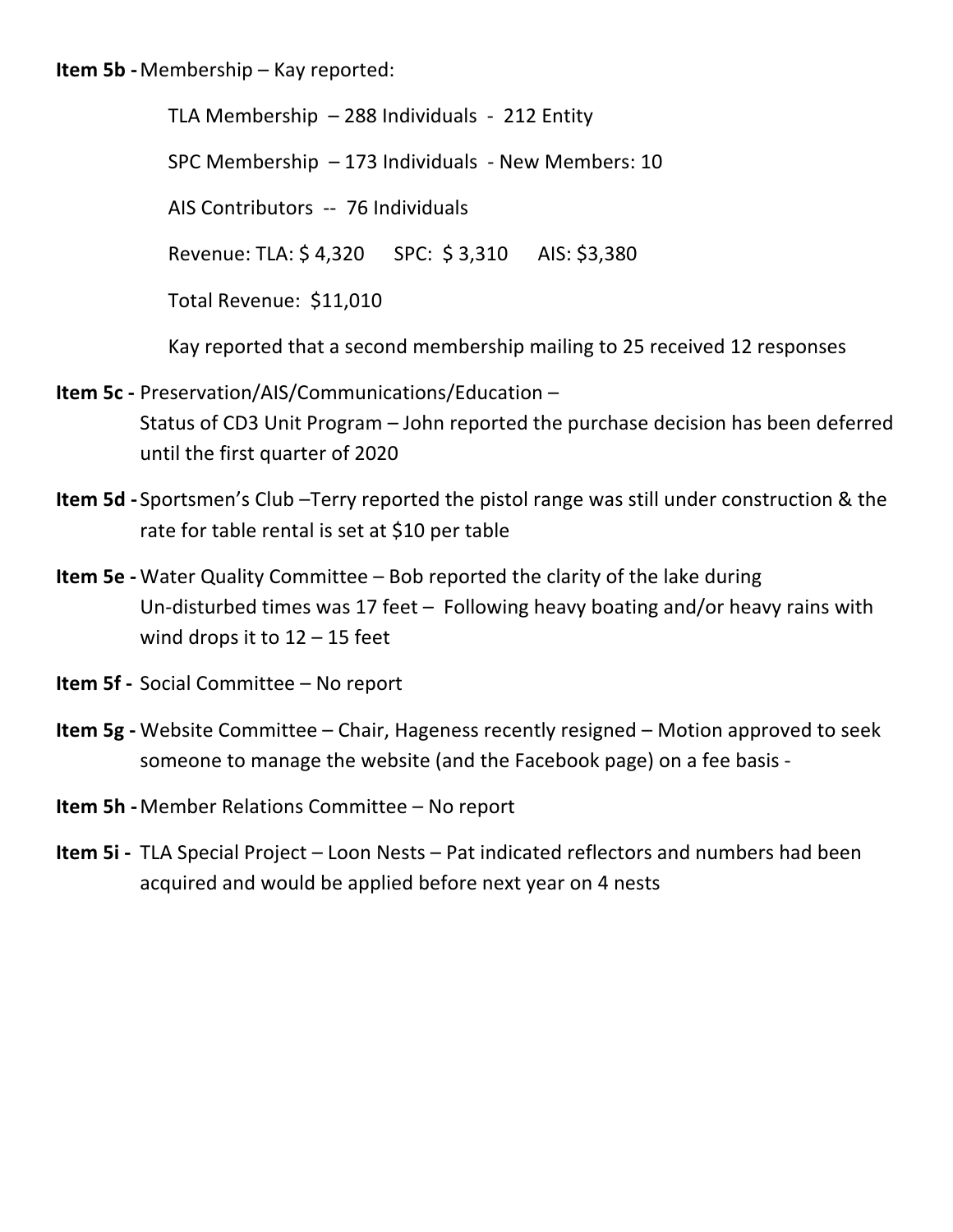## **item 6** - General Lake Concerns – The Board discussed the following:

TLA Potential Liability from Serving Liquor at Picnic & other events  $-$ Motion approved to increase both the Association's liability policy and the Board's liability policy -

Fireworks other than the  $4<sup>th</sup>$  of July week -

Fireworks after  $10 \text{pm}$  –

Loud radio noise  $-$ 

Wake signs  $-$ 

Pat volunteered to contact the Sheriff's department re: signs -Shoreline Erosion **Invasive Cattails** 

ATV & other off road vehicle use  $-$ 

The Board approved a motion to donate \$500 to the Eagle Country ATV & Snowmobile Club and to Join the Club as a member

The Board agreed that more education was required for Thunder Lake property owners regarding various regulations in place and the general subject of

"Respect for your Neighbor"  $-$ 

The Board agreed to appoint Dave Purgett to the Board to replace Mark Hageness.

Dave was presented as a willing candidate to replace Mark and is available immediately for participation.